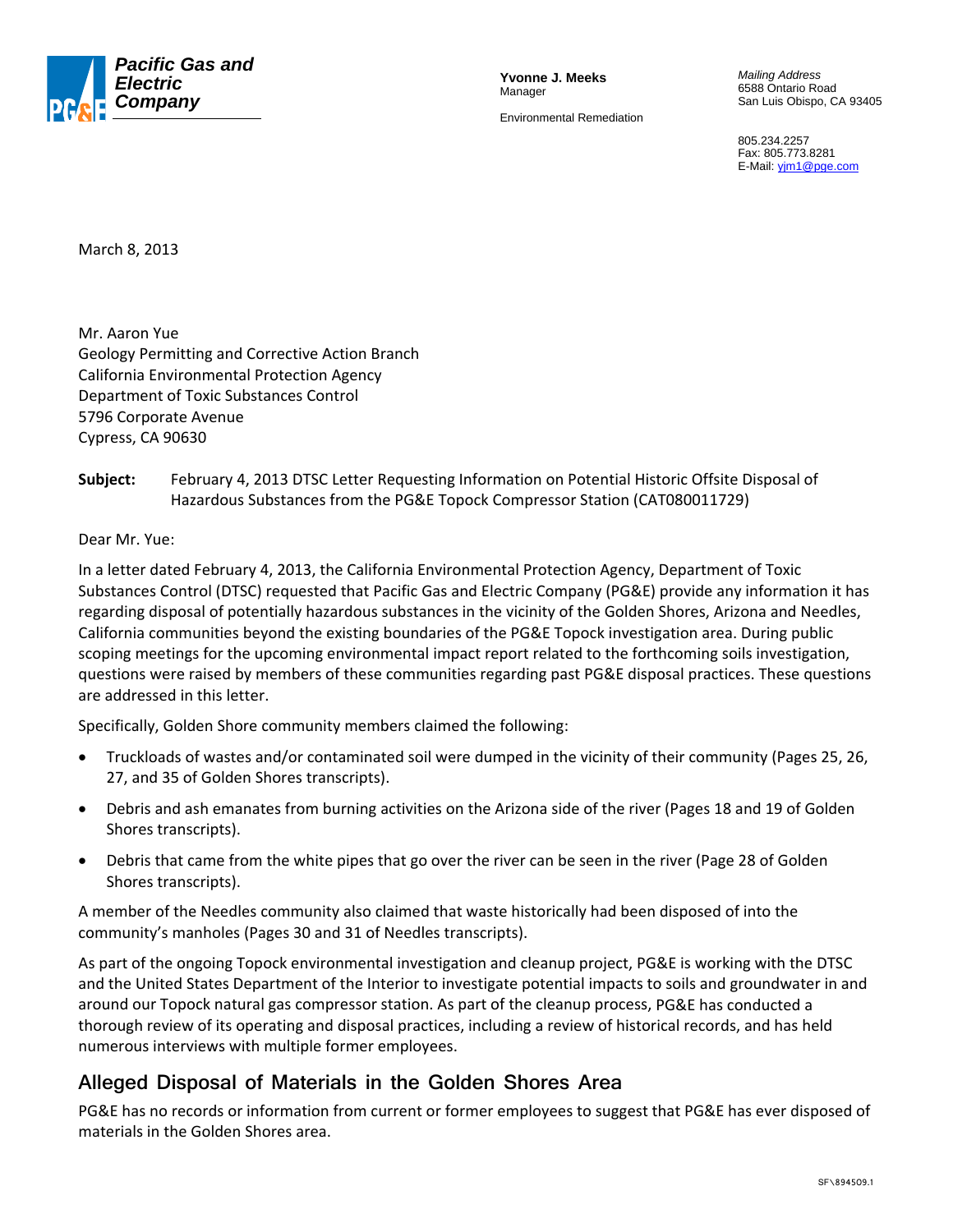Mr. Aaron Yue March 8, 2013 Page 2

## **Alleged Disposal of Materials in Manholes in Needles Area**

PG&E has no records or information from current or former employees to suggest that PG&E has ever disposed of materials into the storm sewers in the Needles area.

#### **Alleged Disposal of Debris and Ash from Burning Activities on the Arizona Side of the River**

PG&E has no records or information from current or former employees to suggest that PG&E has ever conducted burning activities on the Arizona side of the Colorado River. PG&E no longer conducts any type of burning activities on PG&E property on the California side of the Colorado River that could potentially result in the release of debris or ash into the atmosphere. Several years ago, limited burning activities for waste disposal and training purposes occurred at the site; these activities ceased in 1997. PG&E provided DTSC with a thorough history of burn activities at the site in a letter dated January 29, 2010.

# **Alleged Presence of Debris Associated with PG&E Pipes in the River**

PG&E assumes the comment regarding the white pipes crossing the river is referring to the Arch Bridge, the bridge that conveys two natural gas pipelines and one water line across the Colorado River. PG&E has not performed surveys of debris in the Colorado River beneath the Arch Bridge and cannot confirm the presence of debris beneath the Arch Bridge. PG&E has no records or information from current or former employees that suggests any debris that may be present would be the result of PG&E activities. The Arch Bridge was built in 1916 and was used as a highway bridge until the mid-1940s. Thereafter, the bridge was sold to PG&E and El Paso Natural Gas to be used as a pipeline bridge. A pipeline was installed and began operation in 1951 (jointly owned by PG&E and El Paso). Since that time, two additional pipelines have been added: a 6‐inch water line in about 1960 (owned by PG&E) and an additional gas pipeline in 1991 (owned by El Paso). None of these three pipes is coated with anything other than paint. Portions of the lower structure of the bridge near the waterline are covered with a black coating material. Maintenance on this bridge and the pipelines is conducted by El Paso. The primary maintenance function is repainting the bridge and pipelines periodically. The most recent repainting was completed in the summer of 2012 and was accomplished by El Paso's contractor, who enclosed the bridge with fabric to prevent sandblast material or paint from entering the river.

## **Alleged Widespread Aerial Material Releases**

Additionally, DTSC also requested that PG&E provide any additional information regarding station operations and practices that may contribute to the public's perceptions of widespread aerial material release, including pressure release or venting during maintenance events or flaring of gas. DTSC requested information on the material disposed or released, the location of these activities, the approximate quantity (if known), and the timeframe in which they occurred.

The Topock Compressor Station gas compression system was never equipped for flaring/burning of excess gas; therefore, flaring or burning of vented gas has never occurred at the compressor station. For safety reasons, pursuant to standard natural gas transportation practices throughout the United States, and in compliance with regulatory oversight and approval, pressurized natural gas is periodically vented from the Topock Compressor Station pipelines and compressors through pipes called blowdown stacks during the following events:

- Periodic planned equipment testing and/or maintenance
- Periodic unscheduled maintenance
- Automatic venting for safety purposes if pipeline pressure is near its pressure limit